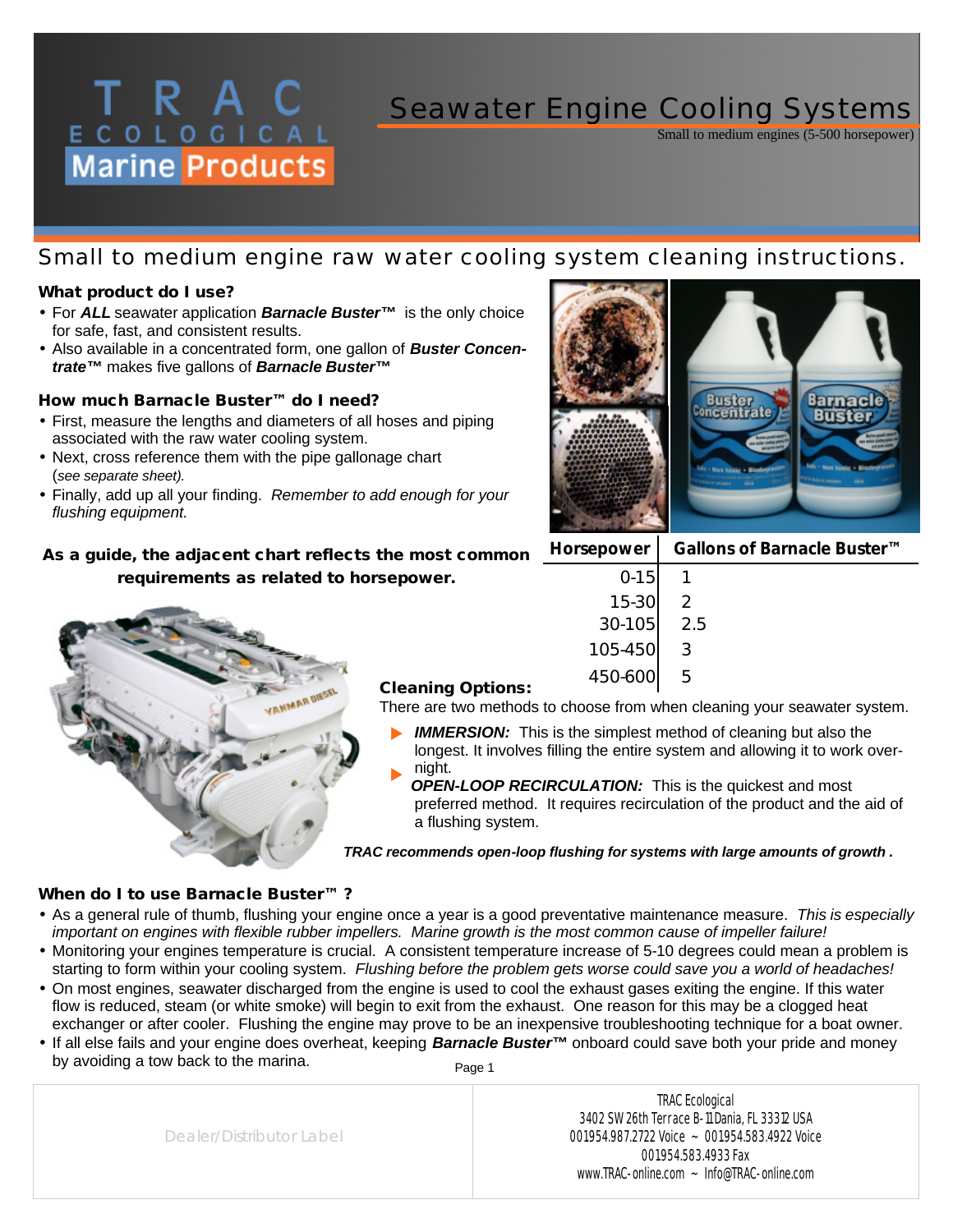# **T R A C**<br> **E** C O L O G I C A L<br> **Marine Products** Seawater Engine Cooling Systems

## *Small to medium engine raw water cooling system cleaning instructions.*



#### *Open Loop Recirculation method:*

#### *Make Certain to secure the engine by removing the key, disconnecting the battery and CLOSING ALL SEA VALVES.*

• First, find the best locations to inject and recover your Barnacle Buster solution. One of the biggest advantages of using any of *TRAC's* products is the ability to not only include the engine and heat exchanger, but all the adjoining pipe and hose work as well. With this in mind try to choose an injection point as close the seawater sea valve (or seacock) as possible, thus including as much of the system as possible.

*Inlet:* REMEMBER TO CLOSE THE SEA VALVE!

On most engines there is a provision for either a zinc anode or a vent/priming fitting cast right into the housing of the raw water pump. Other engines may use a flexible hose between the sea valve and the pump inlet. Either one of these locations is perfect for injecting Barnacle Buster™ into the system. Usually on engines of this size, the raw water pump will have a flexible impeller. If this is the case you will need to remove it before proceeding. These types of pumps do not allow fluids to pass through them and will inhibit flushing. If you do not want to remove the impeller you might be able to find an injection point after the pump.

*Recovery or Outlet:* The outlet is usually a bit easier to find. Look for a hose or fitting just after the heat exchanger. Most often, this hose will lead to the exhaust/water mixing elbow or spray ring. Remove the end attached to the exhaust elbow and use it as a product recovery point.

- Now, with both your injection and recover points ready, hook up your flushing gear. Connect the discharge from the Port-O-Flush Jr.™ *(or your own flushing unit)* to the inlet point on the engine. Then connect the recovery point to the return hose.
- Before starting, make certain there are no other systems connected to your raw water cooling system. In some cases, the shaft seal is cooled by this loop, if so, it will need to be isolated. Since other systems like the gear or fuel coolers are most likely plumbed in series to your engine, no action needs to be taken to isolate them.
- Now you are ready to recirculate and clean your engine! TRAC recommends that first you do a test-flush with water to make certain you have no leaks. If everything looks good, replace the water with your predetermined amount of Barnacle Buster. Recirculate for at least 2 to 3 hours. If there is an excessive amount of buildup recirculate for 3 to 6 hours.
- When flushing is complete, rinse the system with freshwater to remove any loose debris or leftover Barnacle Buster. Reassemble the system and run the engine to ensure there are no leaks.

*NOTE:* Magnesium/Zinc anodes will need to be removed before you start flushing or replaced after flushing is complete.

#### *TRAC Tip:*

*Reversing the flow midway thru your flushing will dramatically reduce your flushing time! Do this by switching your supply and return lines on the Port-O-Flush Jr.™* 

Small to medium engines (5-500 horsepower)

#### *TRAC Tip:*

*Save time by linking multiple engines together in series, allowing you to flush both engines at the same time!!*